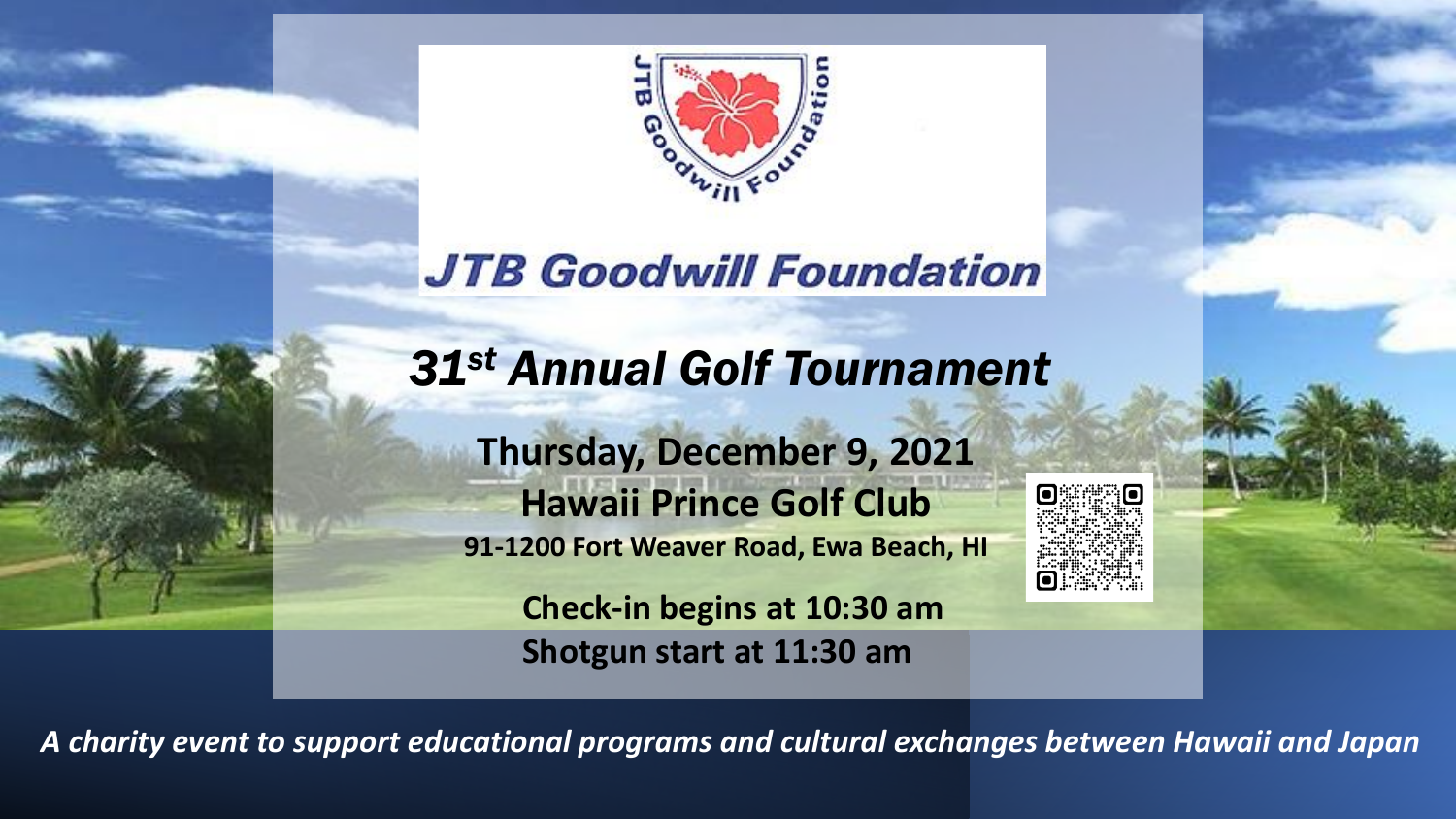

Aloha Friends of JTB Goodwill Foundation:

On behalf of the JTB Goodwill Foundation, we would like to sincerely thank you for your continued support of the JTB Goodwill Foundation Golf Tournament benefiting educational programs and cultural exchanges between Hawaii and Japan. Your participation affords the opportunity to help others by supporting a worthy cause, while allowing you to enjoy a game of golf with friends and colleagues.

For your safety, we are taking every precaution to ensure a safe tournament by implementing safety protocols. Your health and wellbeing is our top priority. As a reminder, wearing face masks are recommended if 6' physical distancing is not possible.

The tournament will begin with an 11:30 a.m. shotgun start, so please check in from 10:30 a.m.

We would like to sincerely thank you again for your continued support and for joining us at the 31<sup>st</sup> Annual JTB Goodwill Foundation Golf Tournament. We are looking forward to seeing you again on the golf course!

Mahalo nui loa,

Hiroyuki "Keith" Kitagawa **Craig Ibara** Chairman Tournament Director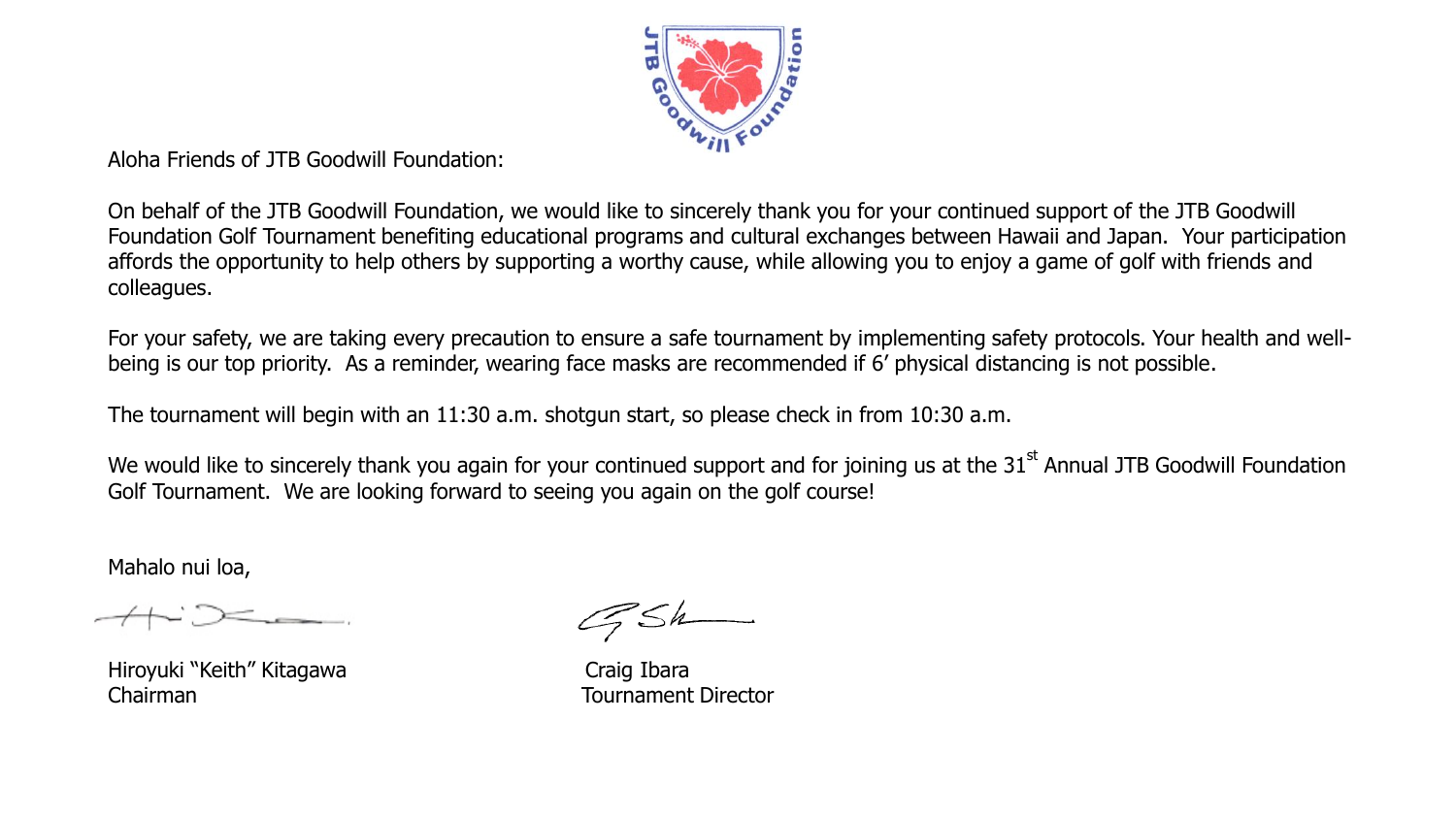

### **TOURNAMENT RULES**

**[ Format: 3 Person Team Scramble – Scores calculated by the Double Peoria scoring system. ] Shotgun Start at 11:30 am Hawaii Prince Golf Club – Courses – A & C**

**USGA and course rules will govern play. Competition will be 18 holes of play. Men – White Tees / Women – Red Tees. Two (2) Putt MAX rule will apply to speed up play No mulligans / No minimum drive required by each player**

**3 Person Team Scramble: Each member will tee off and the team will decide which shot will be used. The other two (2) players will pick up their ball and place them within one club length (no closer to the hole) of the marked spot. Each player will hit their next shot from the chosen spot. This procedure will be followed on every shot for the remainder of the hole, including putts.**

#### **SCORES: The Double Peoria System by team**

**Write your gross score on the official scorecard (double par max) Selected gross score to be written as a TEAM gross score for each hole Total net score will be calculated by the Pro-Shop according to the Double Peoria System Ties will be broken by matching of cards beginning on hole #A-1 Player's handicap will be used only for pairing purposes only Comfort Stations (Beer, Soda, Water) – In front of Snack Bar, Hole A-5, Hole C-7**

**"There will be Food Stations throughout the course"**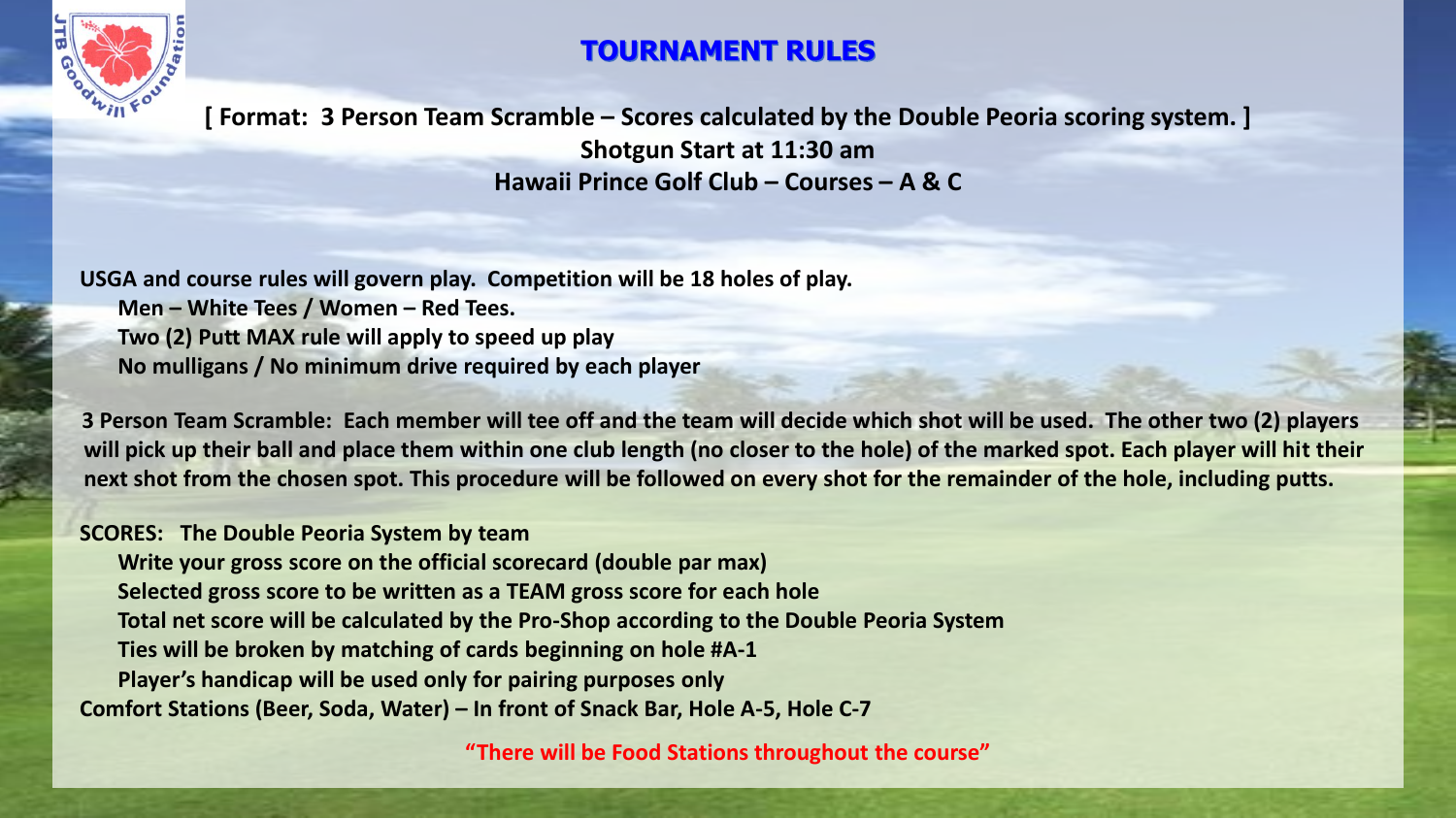### **CONTESTS**



- **Longest Drive Contest** Hole C-9 Men & Women Must be on the fairway
- **"Hole in One" Grand Prize \$31,000 Cash**  Hole C-7
- **"US Hole in One" Giveaways –** Holes A-3, A-5, C-3
- **Closest to the PIN** All Par 3's CASH PRIZE





- All players must be vaccinated and provide proof of vaccination **prior** to tournament.
- Temperature checks upon arrival
- Golfers must always adhere to 6' social distancing, including check-in and cart staging area.
- Face masks are required indoors: Pro-shop and restaurant.
- Face masks are recommended outdoors if 6' social distancing is not possible.
- Face masks are recommended at Food Stations, except while eating or drinking
- Hand sanitizers will be available.
- If you are not feeling well, please stay home

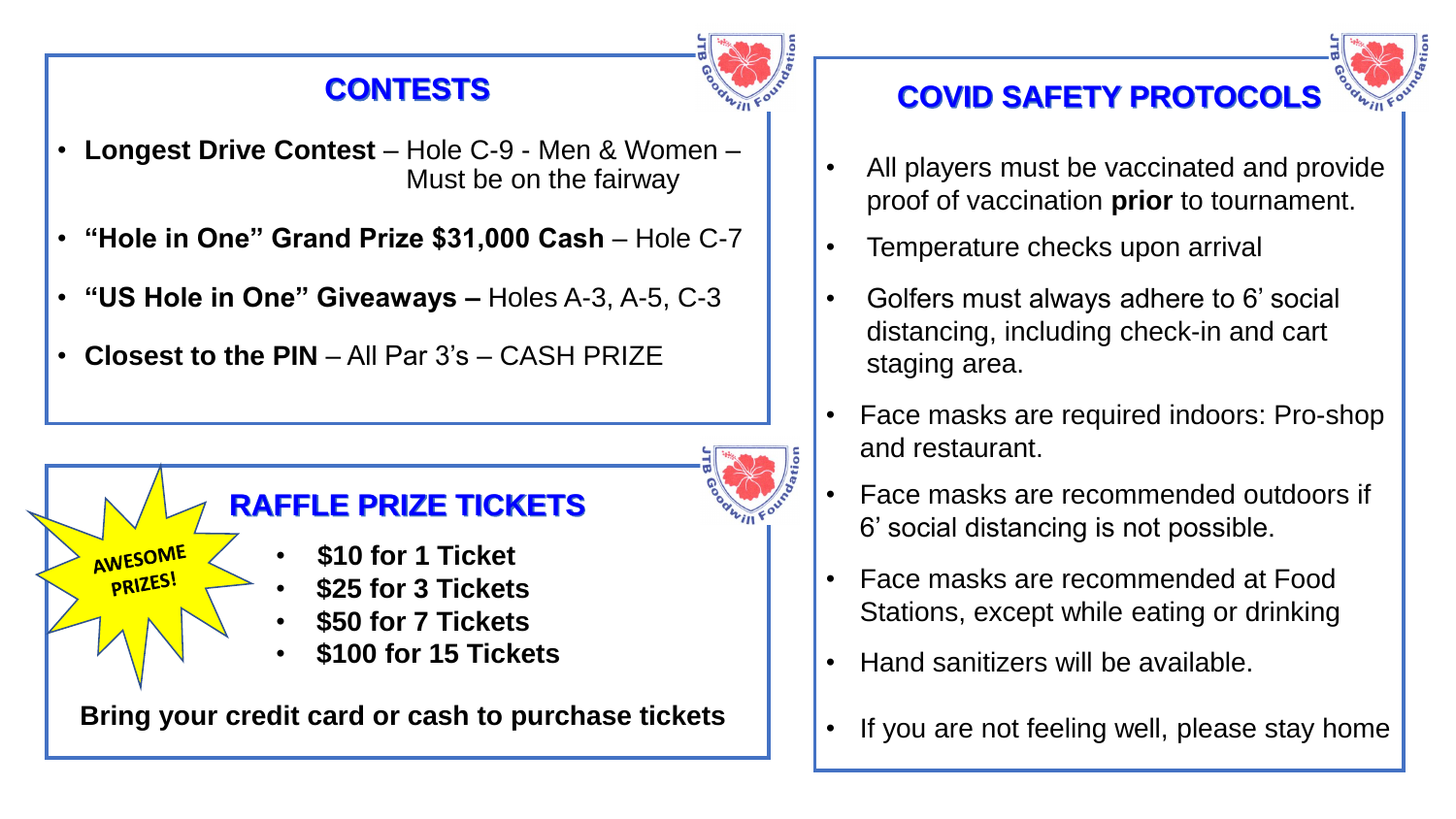

#### **FOOD TENT STATIONS**

- **A1 Kahala Hotel & Resorts**
- **A3 Highgate Hotels Hawaii**
- **A5 Moana Surfrider, A Westin Resort & Spa, Waikiki Beach**
- **A8 Hyatt Regency Waikiki Beach Resort & Spa**

**In front of Snack Shop - Prince Resorts Hawaii Market Advantage, Inc. C3 Trump International Hotel Waikiki C7 Sheraton Waikiki**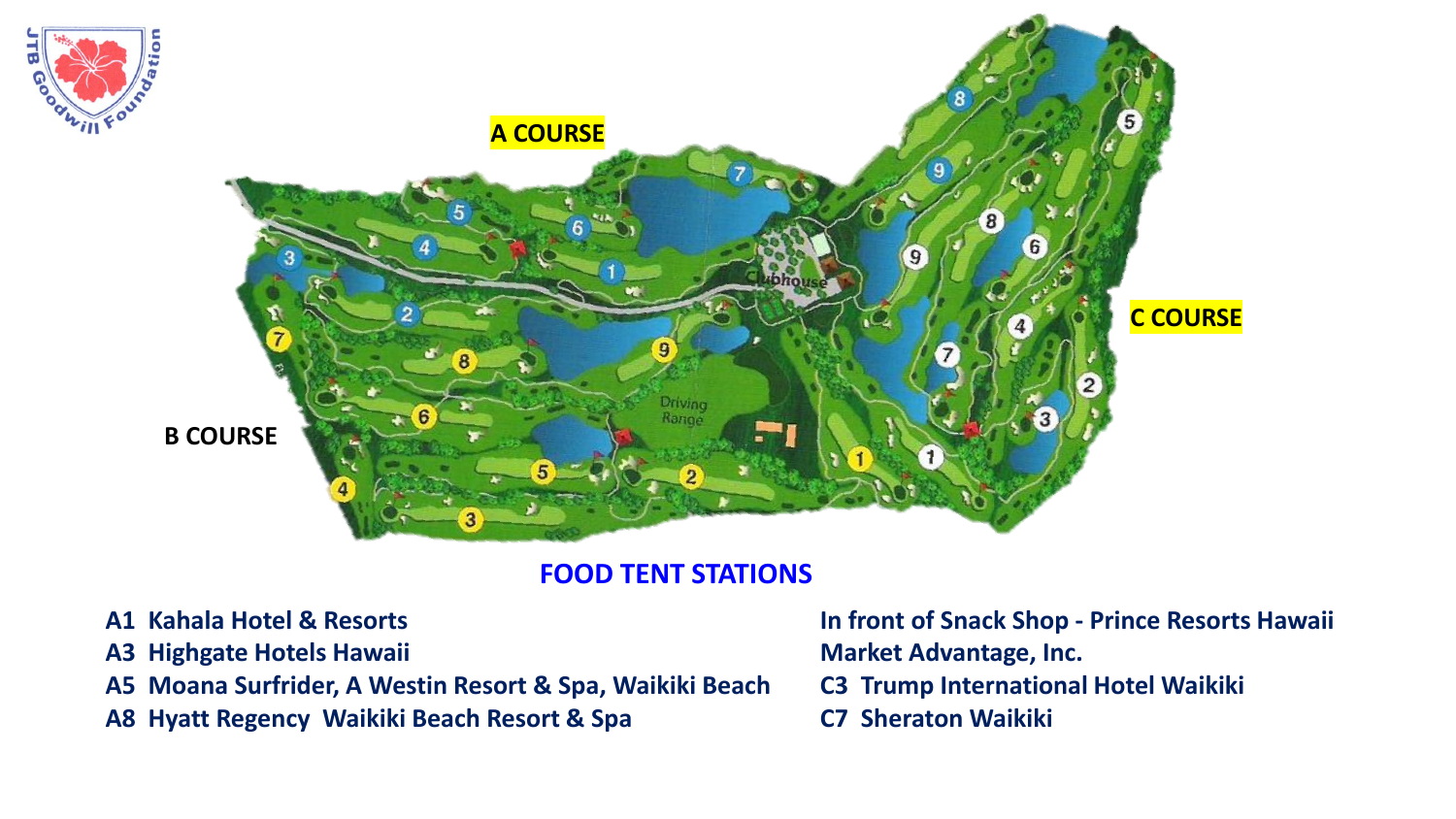



## Mahalo to our Sponsors

**Atlas Insurance Agency Ceridian HCM, Inc. First Hawaiian Bank Hawaiian Airlines ITO EN (Hawaii), Inc. Japan Airlines**

**Kualoa Ranch Hawaii, Inc. Marriott Vacation Club Philippine Airlines Tanaka of Tokyo Restaurants Touchdown Trucking UHA Health Insurance**



**JAPAN AIRLINES** 



## Food Tent Sponsors

**Highgate Hotels Hawaii Hyatt Regency Waikiki Beach Resort & Spa Market Advantage, Inc. Moana Surfrider, A Westin Resort & Spa, Waikiki Beach Prince Resorts Hawaii Sheraton Waikiki The Kahala Hotel & Resort Trump International Hotel Waikiki**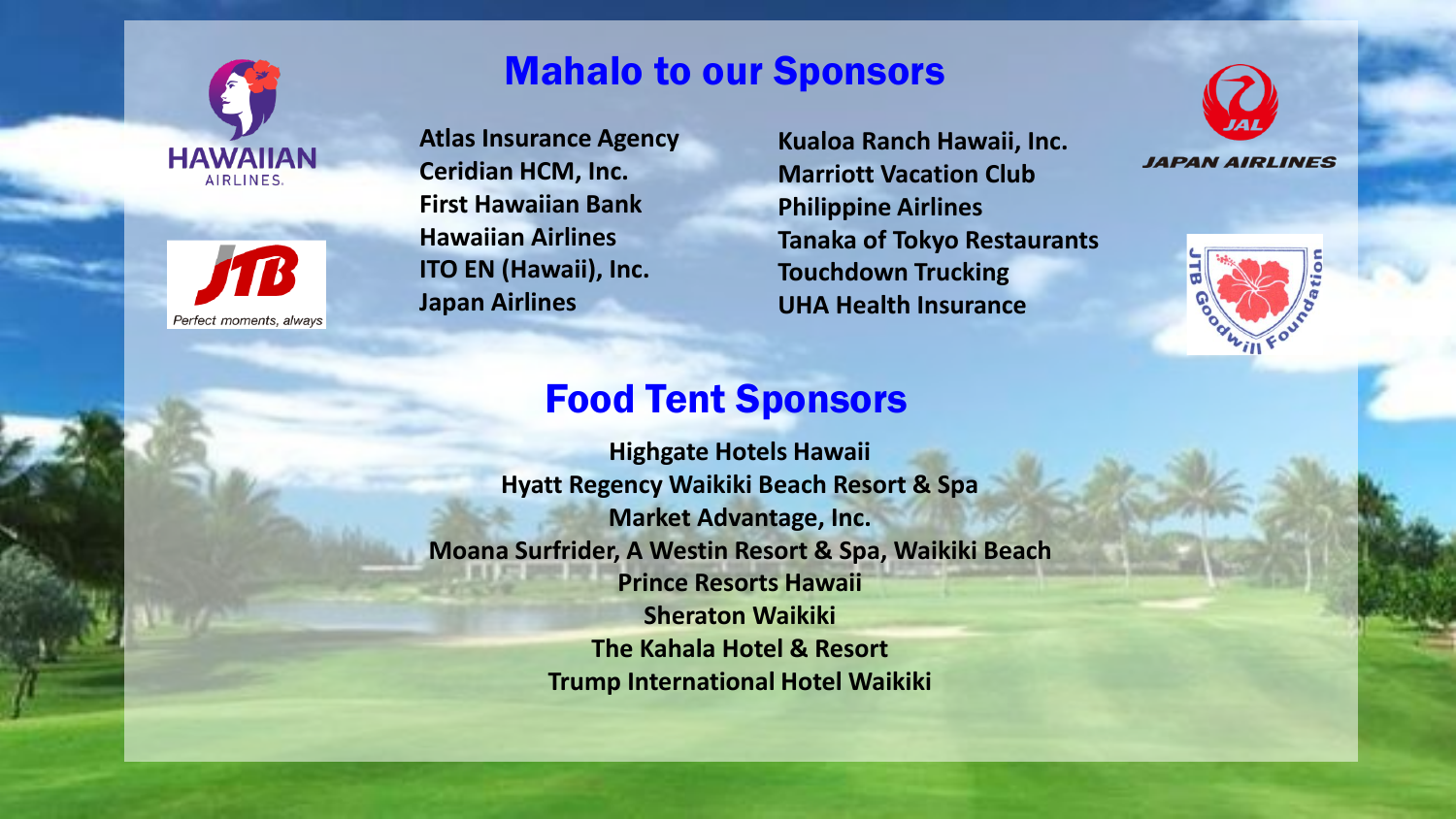

**Alohilani Resort Waikiki Beach Hyatt Regency Waikiki Beach Resort and Spa The Kahala Hotel & Resort Aston Waikiki Beach Hotel Mauna Kea Resort The Laylow, Autograph Collection Aulani, A Disney Resort & Spa Mauna Lani, Auberge Resort Collection The Ritz-Carlton Residences, Waikīkī Beach Fairmont Orchid, Hawaii Moana Surfrider, A Westin Resort & Spa The Royal Hawaiian Grand Hyatt Kauai Resort & Spa Outrigger Reef Waikiki Beach Resort Trump International Hotel Waikiki Halekulani Hotel Park Shore Waikiki Hotel Waikiki Beach Marriott Resort & Spa Halepuna Waikiki by Halekulani Prince Waikiki Waikiki Beachcomber by Outrigger Hilton Garden Inn Waikiki Beach Queen Kapiolani Hotel Waikiki Beach Westin Hapuna Beach Resort Hilton Hawaiian Village - Waikiki Beach Resort Royal Kona Resort Westin Maui Hilton Waikoloa Village Royal Lahaina Resort**

**The Orchid Lei Company Insignia 2.1 Sound Bar Wireless Subwoofer Hawaiian Airlines 60,000 Miles MUGEN at the Espacio the Jewel of Waikiki Electric Shabu Shabu Pots PING "Limited Edition" Golf Tour Bag Hy's Steak House Dinners Massage Gun, Muscle Therapy Gun Bose TV Speaker Bluetooth Soundbar Tanaka of Tokyo Restaurants Dinners Marukai Ryder Cup Umbrellas Marukai Marukai Goodie Bag - Japanese Products Philippine Airlines Breeze Box Portable AC Units Breeze Box Portable AC Units Mini Titleist Golf Bag Mini** Titleist Golf Bag *Breeze Box Portable AC Units* **Kualoa Ranch Hawaii - Raptor Tours TOPGO Cup Phone Holders TecTecTec Golf GPS Watch Big Island Candies Gift Cards Selfie Light Ring for Video CASH Prizes Wet'n'Wild Hawaii admissions Many more Awesome Prizes**

### **RAFFLE & TEAM PRIZES**

#### **Hotel Accommodations**

**Ala Moana Hotel by Mantra Hyatt Regency Maui Resort & Spa Sheraton Waikiki**

#### **Gift Certificates and More**

**All Hawaii Cruises - Morton's Steak House Titleist Hybrid 14 Way Stand Bag Japan Airlines 40,000 Miles**





*\$10 for 1 Ticket / \$25 for 3 Tickets / \$50 for 7 Tickets / \$100 for 15 Tickets Thank you for your generous donation*